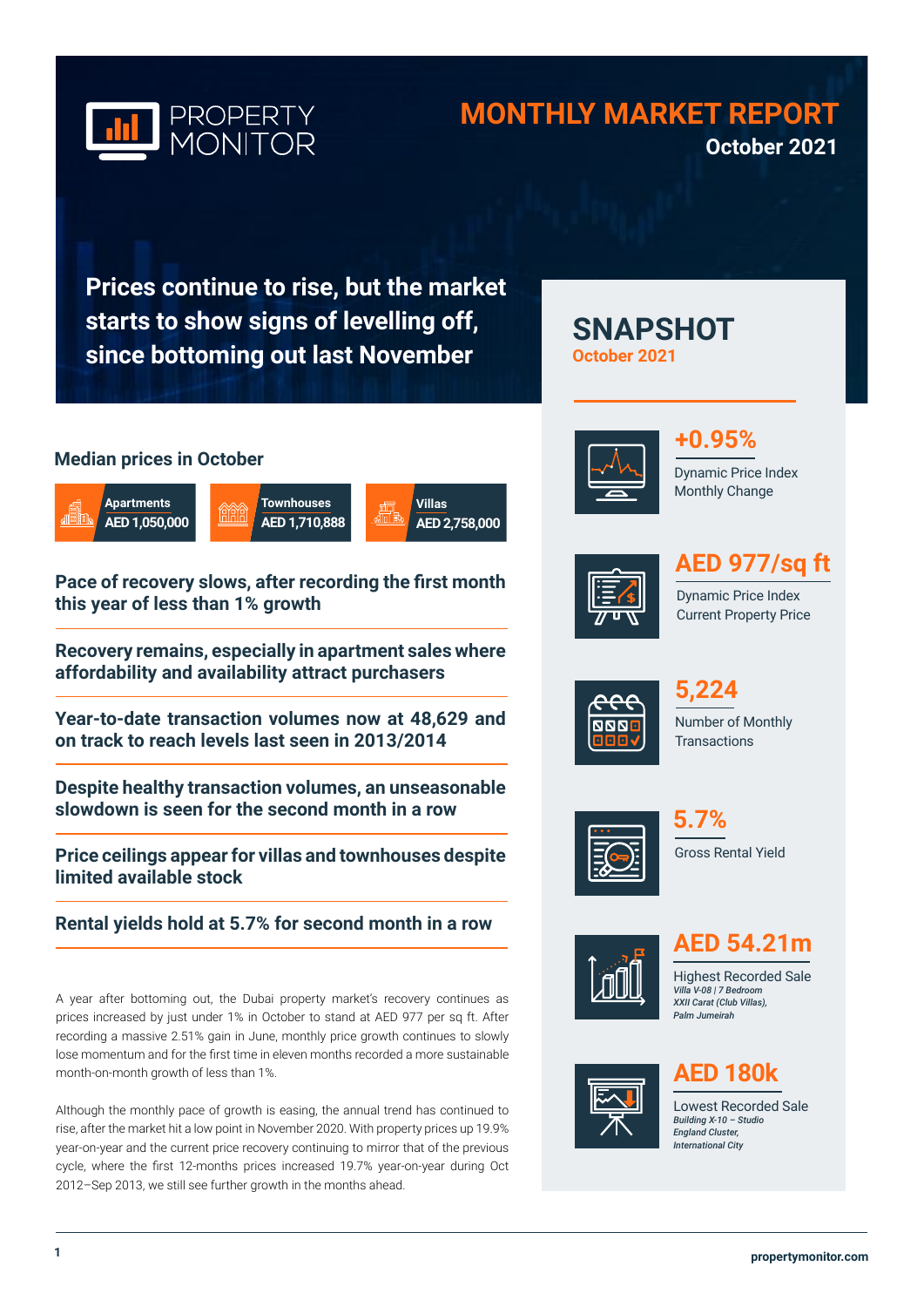**Looking forward, while the Dubai property market is starting to show signs of cooling off, it is likely that growth will continue although at a slower, sustainable rate of appreciation. Headwinds and downside risks are rising as property affordability in the villa and townhouse segments hits a ceiling locally and inflation continues to grow in the United States and Europe. However, the relative affordability of Dubai compared to other major global cities and the likely influx of new buyers, could help the Dubai market out-perform.**

ZHANN JOCHINKE nief Operating Officer *Property Monitor*

The recovery has been powered by the strong performance of the villa and townhouse segments, especially in traditionally sought-after locations. However, as inventory has dried up amid the seemingly insatiable appetite for this segment, a widening buyer-seller expectation gap has emerged. Aggressive pricing by sellers and their brokers, after blockbuster months for sales, have led to overpriced properties staying on the market as buyers look for value and explore other options, rather than indulge property owners' inflated demands. This leads us to confirm our expectations of the focus shifting to apartment sales where volumes have been more subdued, price growth slower and affordability more attractive for investors and new overseas buyers. This trend is likely to be supported by the impact of EXPO 2020, bringing new buyers into the market attracted by the pricing and simplicity of apartment ownership.

Transactions in October came in at 5,224 falling a further 7.9% on a monthly basis after a 2.2% decline in September. However, it was still the strongest October performance since 2015. Despite these encouraging numbers, it is unusual for there to be a slowdown in transactions in the month of October. We would normally expect to see activity follow the historic seasonal trend of month-on-month growth from September through November. This, coupled with the slowing pace of price appreciation are early indicators of the market cooling off to a more sustainable pace.

Year-to-date transaction volumes now stand at 48,629, surpassing 2020 year-end numbers by more than 35%, and up by over 16.5% compared to 2019. Even in the face of this unseasonal slowdown in sales, with two months of the year remaining, we are on track to reach total sales transactions of ~58,000 and record numbers that were last seen during the boom years of 2013 and 2014.

A total of 2,078 off-plan transactions were registered in October, down 17.8% month-on-month but 63.9% higher on a yearly basis. Off-plan transactions claimed a 39.8% market share compared to 60.2% for completed properties, stopping the trend since January of the gap narrowing between the two. This is likely to be brief with the trend expected to resume going forward as the existing unsold inventory with developers is absorbed and new projects are launched.

Meanwhile, resales transactions—any subsequent sale of a property that follows the initial first-time sale from the developer, for an off-plan or completed project—stood at 1,908 in October representing a market share of 36.5%. Overall, these transactions have continued to slide since reaching a peak of 51.8% market share in January 2021, which can be attributed to the lack of attractive and affordable supply in the villa and townhouse segments, which heavily drove the early phases of recovery.

At 1,904, the volume of mortgages decreased a further 14.3% in October following a 19.5% decrease in September. Part of this decrease is the result of a reduction in mortgages of hotel apartments when there were 533 and 284 transactions recorded in August and September. Mortgages for apartments and villas fell by 22.5% and 5.2%, respectively, while loans for townhouses increased by 147.2% due to several bulk registrations, otherwise this would also have decreased. There looks to be no shortage of cash liquidity in the marketplace which is a further indicator of price growth still to come.

Breaking down the mortgage market further shows that bulk transactions (mortgages taken by developers and larger investors for multiple units) comprised 37.4% of all loans issued and were spread across several projects, most notably Green Community West in Dubai Investments Park (151), Souk Warsan in Warsan Village International City (76), Bloom Heights in Jumeirah Village Circle (74), and Marina Sail in Dubai Marina (39). Another 26.9% of loans taken were new purchase money mortgages generally for residential properties that were also transferred during October, primarily by end-users with the average amount borrowed being AED 1.76m at a loan-to-value ratio of 74.2%. The remaining 35.7% represents refinancing or new mortgages taken out in the months post transfer.

After momentarily recovering to 6.2% in July, rental yields have fallen back slightly and are holding at 5.7% in October. The year-to-date average sits at 5.93% after remaining relatively stable at ~6.5% throughout most of 2020. This suggests that property prices are increasing in several communities—especially where people are buying for end-use  $-$  at a more rapid pace than rental prices, which are still declining in some communities, particularly those heavily comprised of apartments. Should this continue, rental yields are likely to trend even lower in the coming months especially if apartment prices continue to pick up.

Looking forward, while the Dubai property market is starting to show signs of cooling off, it is likely that growth will continue although at a slower, sustainable rate of appreciation. Headwinds and downside risks are rising as property affordability in the villa and townhouse segments hits a ceiling locally and inflation continues to grow in the United States and Europe. This raises the prospect of a tightening in credit policy, and makes ever more likely the possibility of an interest rate increase. An interest rate hike would likely raise a barrier to purchasing for many enduser buyers and therefore have an immediate dampening effect on the property market, despite the prevalence of cash. However, the relative affordability of Dubai compared to other major global cities and the likely influx of new buyers, could help the Dubai market out-perform even in a less accommodating credit environment.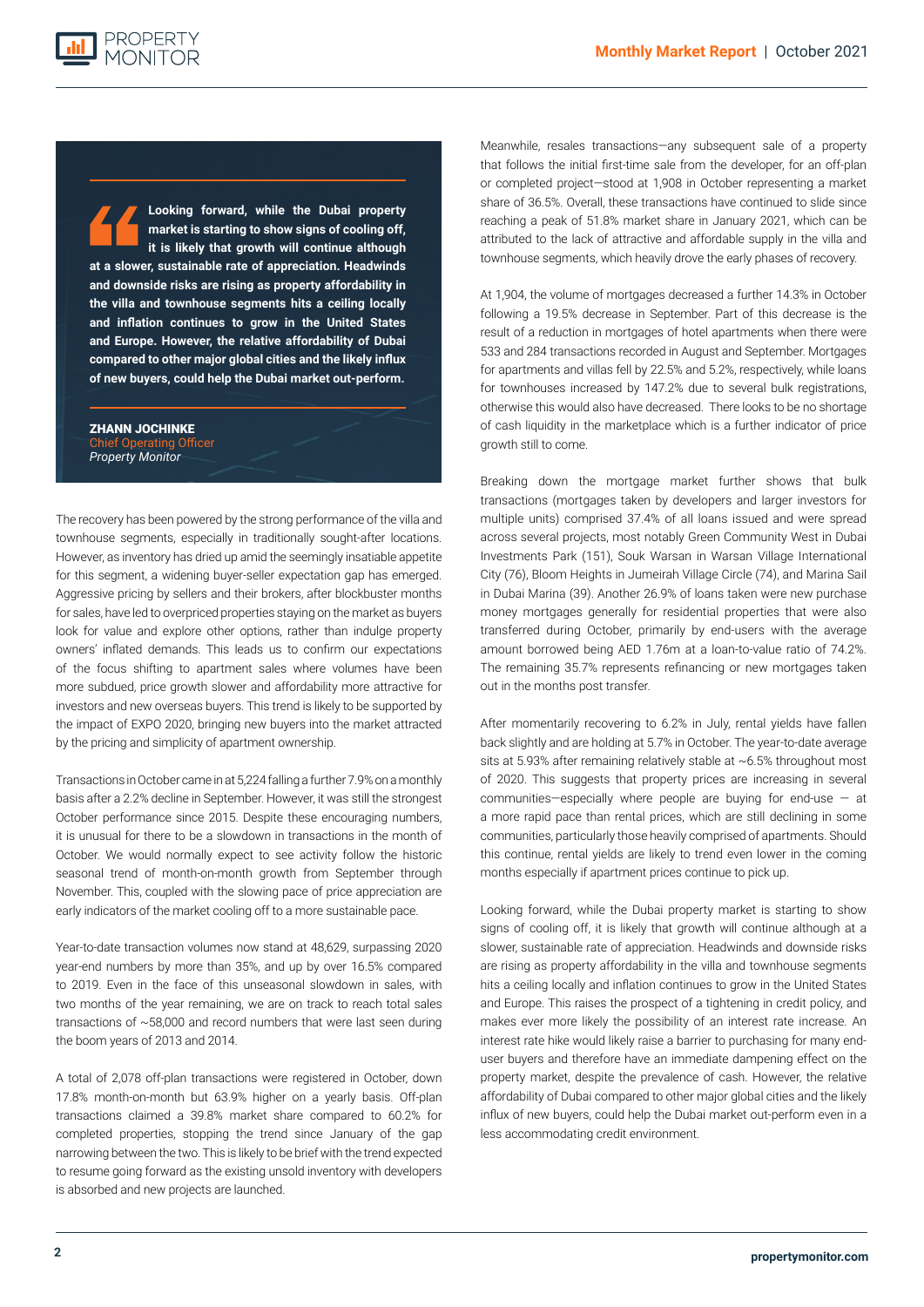



# **DPI MONTHLY OVERVIEW**

| <b>Month</b> | <b>Index</b><br><b>Value</b> | <b>MoM</b><br>Change | <b>OoO</b><br><b>Change</b> | YoY<br><b>Change</b> | <b>Index Price</b><br>(AED/sq ft) |
|--------------|------------------------------|----------------------|-----------------------------|----------------------|-----------------------------------|
| Oct 2021     | 136.46                       | 0.95%                | 3.81%                       | 19.94%               | 977                               |
| Sep 2021     | 135.18                       | 1.22%                | 4.78%                       | 17.66%               | 968                               |
| Aug 2021     | 133.54                       | 1.60%                | 5.72%                       | 18.54%               | 956                               |
| Jul 2021     | 131.45                       | 1.89%                | 5.15%                       | 15.09%               | 941                               |
| Jun 2021     | 129.01                       | 2.13%                | 5.79%                       | 9.92%                | 924                               |
| May 2021     | 126.32                       | 1.05%                | 5.44%                       | 5.41%                | 905                               |
| Apr 2021     | 125.01                       | 2.51%                | 6.32%                       | 3.36%                | 895                               |
| Mar 2021     | 121.94                       | 1.79%                | 4.86%                       | 1.32%                | 873                               |
| Feb 2021     | 119.80                       | 1.89%                | 4.58%                       | $-1.04%$             | 858                               |
| Jan 2021     | 117.57                       | 1.10%                | 3.34%                       | $-3.45%$             | 842                               |
| Dec 2020     | 116.29                       | 1.52%                | 1.23%                       | $-4.39%$             | 833                               |
| Nov 2020     | 114.55                       | 0.68%                | 1.68%                       | $-8.30%$             | 820                               |
| Oct 2020     | 113.77                       | $-0.97%$             | $-0.39%$                    | $-10.15%$            | 815                               |

The Property Monitor Dynamic Price Index (DPI) tracks trends of residential property prices throughout 42 key communities in Dubai and is indexed to a base period of January 2008.

At an emirate-wide level, the index value for October 2021 increased by 1.29 index points to 136.46 from 135.18 in September 2021, representing a month-onmonth gain of 0.95%.

In October 2021, property prices stood at AED 977 per sq ft, down 20.8% from the market peak in September 2014 and are 24.5% above the market trough of April 2009. Property prices were last at these levels during the recovery phase of the previous market cycle in May 2013.

On a yearly basis, prices have increased by 19.9% in October 2021. When we compare this to October 2020 when a year-on-year decline of 10.2% was recorded, we can see a definite trend reversal from declines to gains.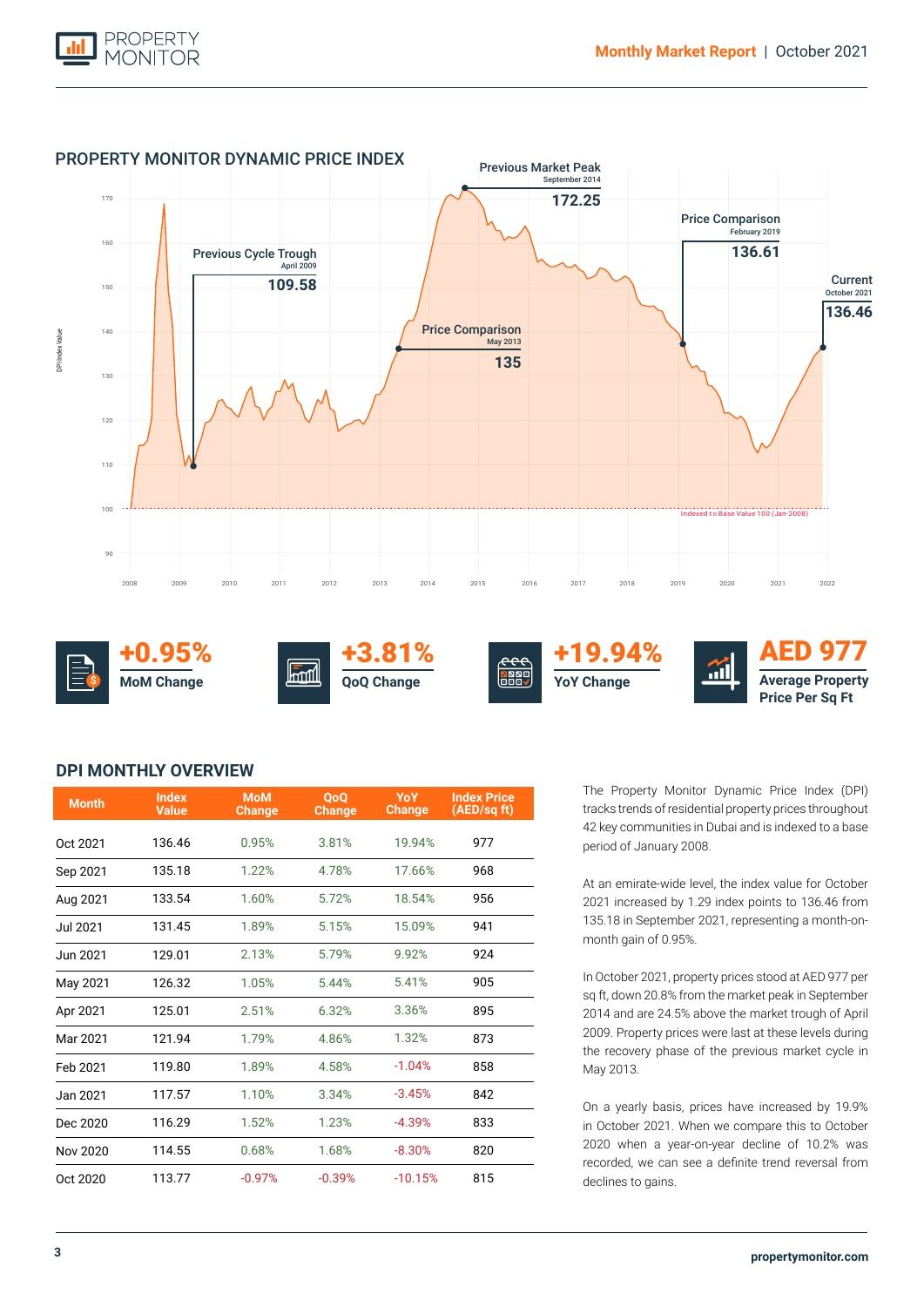



# **HISTORICAL TRANSACTIONS CHART – COMPLETION STATUS**

and the third strongest October on record. While October numbers were encouraging, it is unusual for activity during the month to be lower than Transaction volumes in October stood at 5,224, falling by 7.9% on a monthly basis and recording a decline for the second month in a row. However, this was the strongest performance in October since 2015, September, where instead we would expect to see activity follow the historic long-term seasonality trend of month-on-month transaction growth from September through November.

During the month, the split between off-plan and completed property transactions remained in favour of completed properties, with Title Deeds accounting for 60.2% of all transactions, up 4.8% month-onmonth. Completed properties have led the market for 17 months but have now begun to weaken and have been declining since their record high in January of 71.5%. The 12-month rolling average remains strong at 62.2% in October for completed properties.

During the month, Emaar Properties dominated the off-plan market with the bulk of developers' Oqood (off-plan) registrations, taking an unprecedented market share of 45.6%. They recorded 871 registrations, which is more than seven and a half times the share of any other developer for the month.

These Emaar transactions were spread across a myriad of their projects with a higher concentration of sales at The Valley—most notably Nara with 252 transactions, and Eden with 60 transactions. This was followed by Emaar Beachfront, Dubai Harbour with 139 transactions and then by Arabian Ranches III with 138 transactions, with the Ruba and Bliss subcommunities recording 73 and 50 transactions, respectively.

Sobha Group was next at 5.9% of all Oqood registrations with the most notable activity in Creek Vista Reserve (35), Sobha Hartland Waves (31), and One Park Avenue (30).This was followed by DAMAC Properties taking 5.6% market share with the bulk of their sales occurring at Carson in DAMAC Hills (51).

In the ongoing trend that emerged in 2020, a significant portion of Title Deed transactions were initial sales registered directly by developers for unsold inventory in completed projects. Out of a total of 3,316 initial developer sales recorded in October, 42.4% were in completed projects. At a year-to-date average of 40.1%, this figure continues to move further away from the 2020 average of 33.6% and remains well above the 2019 average of 20.5%.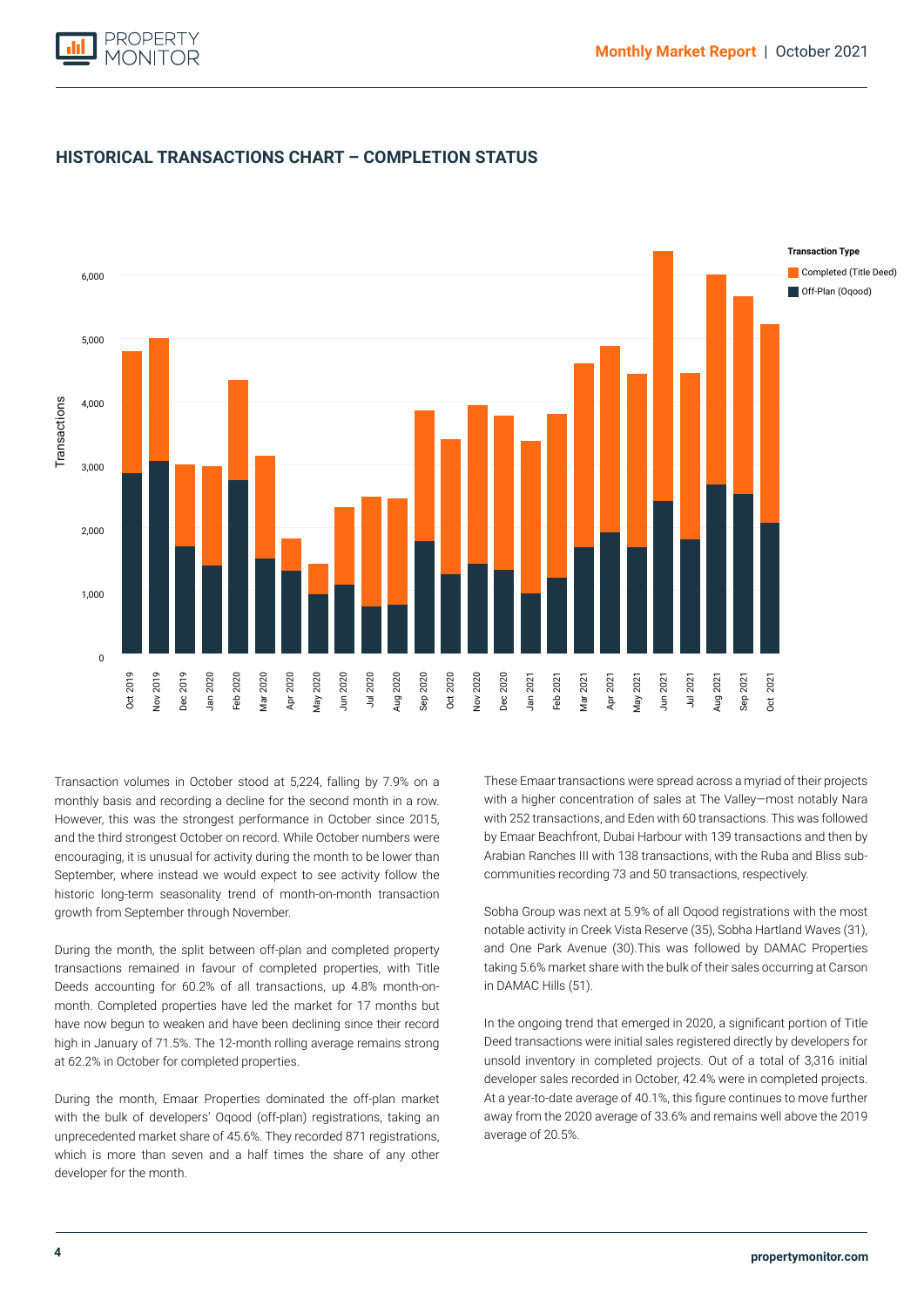

# **TOP 5 COMMUNITIES TABLE – OFF-PLAN AND COMPLETED**

# **Off-Plan / Oqood**

| Off-Plan Apartments  |                      |                     |                          |                                |                                 |                                   |                       |                       |
|----------------------|----------------------|---------------------|--------------------------|--------------------------------|---------------------------------|-----------------------------------|-----------------------|-----------------------|
| Rank<br>(this month) | Rank<br>(last month) | Rank<br>(last year) | Community                | <b>Total</b><br># Transactions | <b>Studio</b><br>(Median Price) | 1 <sub>BR</sub><br>(Median Price) | 2BR<br>(Median Price) | 3BR<br>(Median Price) |
|                      |                      |                     | <b>Business Bay</b>      | 203                            | 678,100                         | 986.419                           | 1,682,392             | 2,561,930             |
|                      |                      |                     | Mohammed Bin Rashid City | 168                            | 495,892                         | 890.000                           | 1.648.914             | 2,210,018             |
|                      | 4                    |                     | Dubai Harbour            | 162                            |                                 | 1.898.226                         | 3.724.388             | 5,104,995             |
|                      |                      |                     | Dubai Creek Harbour      | 97                             | $\overline{\phantom{a}}$        | 1.243.888                         | 2,170,888             | 3,247,888             |
|                      |                      |                     | Downtown Dubai           | 95                             | 1,054,000                       | 1,597,888                         | 2,672,479             | 5,945,838             |

| Off-Plan Villas |
|-----------------|
|-----------------|

| Rank<br>(this month) | Rank<br>(last month) | Rank<br>(last year)      | <b>Community</b>         | <b>Total</b><br># Transactions | 3BR<br>(Median Price)    | 4BR<br>(Median Price) |
|----------------------|----------------------|--------------------------|--------------------------|--------------------------------|--------------------------|-----------------------|
|                      | $\sim$               | $\overline{\phantom{a}}$ | The Vallev               | 33                             | 1,373,888                | 1,762,388             |
|                      |                      |                          | Mohammed Bin Rashid City |                                | 1,759,000                | 3,400,000             |
|                      |                      | $\overline{\phantom{a}}$ | Rukan                    |                                | $\overline{\phantom{a}}$ | $\sim$                |
|                      |                      |                          | Dubai Hills Estate       |                                | 3,606,888                | 4,511,944             |
|                      | $\sim$               |                          | Villanova                |                                | 1,323,500                | 1,762,000             |

| Off-Plan Townhouses         |                      |                     |                   |                                |                          |                       |                       |
|-----------------------------|----------------------|---------------------|-------------------|--------------------------------|--------------------------|-----------------------|-----------------------|
| <b>Rank</b><br>(this month) | Rank<br>(last month) | Rank<br>(last year) | Community         | <b>Total</b><br># Transactions | 2BR<br>(Median Price)    | 3BR<br>(Median Price) | 4BR<br>(Median Price) |
|                             |                      |                     | The Vallev        | 284                            |                          | 1,400,888             | 1,748,888             |
|                             |                      | 4                   | Arabian Ranches 3 | 148                            |                          | 1,838,388             | 2,348,388             |
|                             |                      |                     | Villanova         | 74                             | 1,312,500                | 1,416,000             | 1,821,000             |
|                             |                      |                     | Tilal Al Ghaf     | 67                             |                          | 1,849,000             | 2,767,000             |
|                             |                      |                     | Arabian Ranches 2 | 14                             | $\overline{\phantom{a}}$ | 1,762,500             | 1,755,388             |

# **Completed / Title Deed**

| <b>Completed Apartments</b> |                      |                     |                         |                                |                                 |                       |                       |                       |
|-----------------------------|----------------------|---------------------|-------------------------|--------------------------------|---------------------------------|-----------------------|-----------------------|-----------------------|
| Rank<br>(this month)        | Rank<br>(last month) | Rank<br>(last year) | Community               | <b>Total</b><br># Transactions | <b>Studio</b><br>(Median Price) | 1BR<br>(Median Price) | 2BR<br>(Median Price) | 3BR<br>(Median Price) |
|                             |                      |                     | Dubai Marina            | 180                            | 695,000                         | 1,130,000             | 1,800,000             | 2,500,000             |
|                             |                      |                     | <b>Business Bay</b>     | 179                            | 611.750                         | 1.136.231             | 1.778.244             | 2,740,000             |
|                             |                      |                     | Jumeirah Village Circle | 143                            | 380.120                         | 625.000               | 1.080.030             | 1,200,000             |
| Δ                           |                      |                     | Jumeirah Lakes Towers   | 99                             | 445.666                         | 836.485               | 1,330,000             | 1,353,650             |
|                             |                      |                     | Downtown Dubai          | 99                             | 946.914                         | 1,420,000             | 2.375.000             | 3,250,000             |

| Completed Villas     |                      |                          |                    |                                |                       |                       |                       |
|----------------------|----------------------|--------------------------|--------------------|--------------------------------|-----------------------|-----------------------|-----------------------|
| Rank<br>(this month) | Rank<br>(last month) | Rank<br>(last year)      | Community          | <b>Total</b><br># Transactions | 3BR<br>(Median Price) | 4BR<br>(Median Price) | 5BR<br>(Median Price) |
|                      |                      |                          | <b>DAMAC Hills</b> | 149                            | 2,289,200             | 2,750,000             | 6,738,000             |
|                      |                      | $\sim$                   | DAMAC Hills 2      | 134                            | 965,000               | 1,705,000             | 1,496,000             |
|                      | 43                   | $\overline{\phantom{a}}$ | Tilal Al Ghaf      | 122                            |                       | 3.970.000             | 5,071,000             |
|                      | 4                    |                          | Emirates Living    | 56                             | 2,850,000             | 4,575,000             | 7,750,000             |
|                      |                      |                          | Nad Al Sheba       | 48                             | -                     | 2,688,000             |                       |

| <b>Completed Townhouses</b> |                      |                     |                    |                                |                       |                       |
|-----------------------------|----------------------|---------------------|--------------------|--------------------------------|-----------------------|-----------------------|
| Rank<br>(this month)        | Rank<br>(last month) | Rank<br>(last year) | <b>Community</b>   | <b>Total</b><br># Transactions | 2BR<br>(Median Price) | 3BR<br>(Median Price) |
|                             |                      |                     | DAMAC Hills 2      | 44                             | 1,058,000             | 1,270,000             |
|                             | h                    |                     | Arabian Ranches 3  | 25                             |                       |                       |
| 3                           | 9                    | 16                  | Villanova          | 16                             |                       | 2,193,000             |
| 4                           |                      |                     | Dubai Hills Estate | 15                             |                       | 2,480,000             |
|                             | -                    |                     | Tilal Al Ghaf      | 13                             |                       |                       |

**5BR (Median Price)** 1,833,000 3,458,888 3,590,500 4,461,830 5,401,000

**4BR (Median Price)** 1,517,000 - 1,910,000 3,150,000 -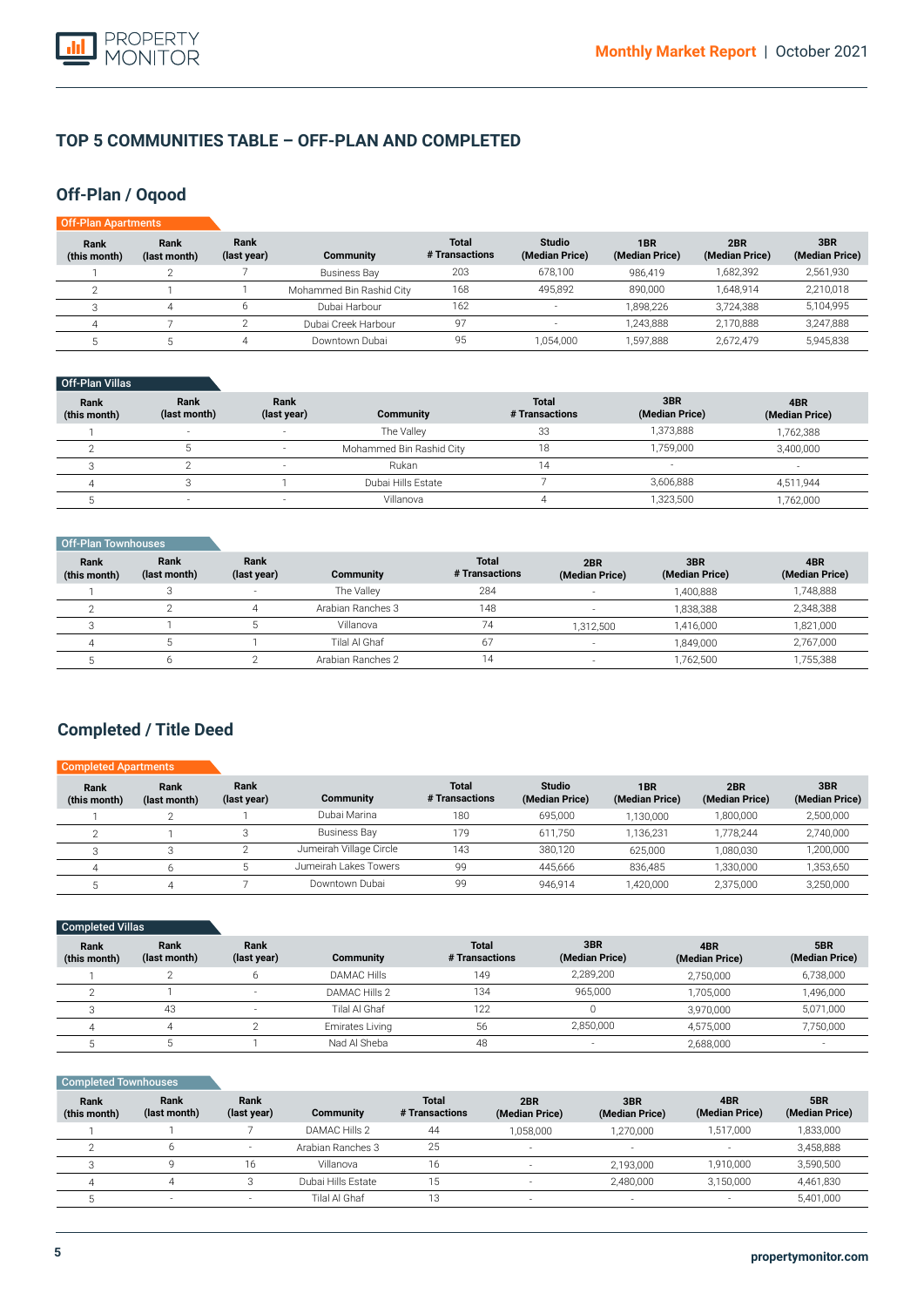

# **HISTORICAL TRANSACTIONS CHART – SALES RECURRENCE**



month since June 2020 after which resale had gained popularity. The Initial Sale 12-month rolling average now stands at 42% for resale, which continues to indicate that the market has matured to become less reliant on new In October 2021, the market share of initial developer sales fell by 0.9% to 63.5% versus resale transactions; it had reached its highest level last project releases and developer-led initial sales.

Business Bay was the most popular master development for initial sales where 9.8% of all such transactions occurred. Regalia had the highest demand in the master development with a total of 90 initial sales.

Taking second place was The Valley, where initial sales took 9.4% market share. Nara was the most sought-after sub-community in the master development, recording a total of 252 initial sales.

Coming in third for September was Mohammed Bin Rashid City which claimed 7% market share with 231 sales spread across a myriad of projects, most notably Sobha Hartland Waves and Creek Vistas Reserve both with 35 sales recorded.

The top master developments for resale transactions were Dubai Marina with 8.4% of transactions across multiple projects—the highest level of sales occurred at The Residence at Marina Gate (11). This was followed by Business Bay with 7.8% share and the highest number of transactions in Executive Towers (13) and DAMAC Towers by Paramount (12) and lastly Jumeirah Lakes Towers taking a 6.7% share with New Gate Dubai 1 (5) being the most popular.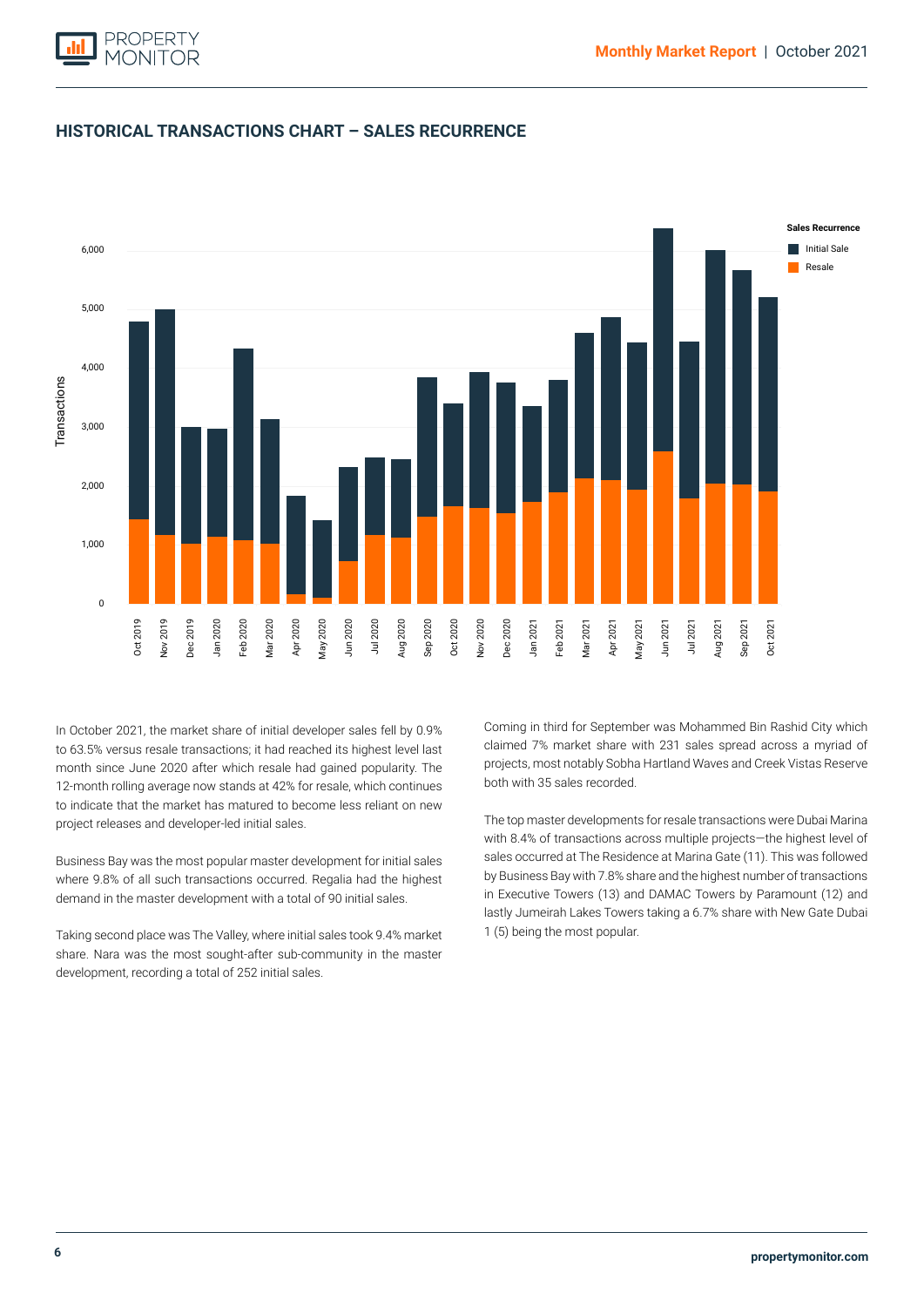

# **TOP 5 COMMUNITIES TABLE – INITIAL SALE AND RESALE**

# **Initial Sale**

| <b>Initial Sale Apartments</b> |                      |                     |                          |                                |                                 |                       |                       |                       |
|--------------------------------|----------------------|---------------------|--------------------------|--------------------------------|---------------------------------|-----------------------|-----------------------|-----------------------|
| Rank<br>(this month)           | Rank<br>(last month) | Rank<br>(last year) | Community                | <b>Total</b><br># Transactions | <b>Studio</b><br>(Median Price) | 1BR<br>(Median Price) | 2BR<br>(Median Price) | 3BR<br>(Median Price) |
|                                |                      |                     | <b>Business Bay</b>      | 308                            | 672.966                         | 1.017.094             | 1.814.998             | 2,700,508             |
|                                |                      |                     | Mohammed Bin Rashid City | 198                            | 511.660                         | 890.781               | 1.647.697             | 2,202,422             |
|                                |                      |                     | Dubai Creek Harbour      | 173                            | $\overline{\phantom{a}}$        | 1.264.888             | 2,231,888             | 3,220,888             |
|                                |                      |                     | Dubai Harbour            | 150                            |                                 | 1,898,226             | 3,810,388             | 5,420,888             |
|                                | 4                    |                     | Jumeirah Village Circle  | 121                            | 427,628                         | 710.600               | 1,000,500             | 1,670,250             |

#### Initial Sale Villas

| Rank<br>(this month) | Rank<br>(last month) | Rank<br>(last year)      | <b>Community</b>   | <b>Total</b><br># Transactions | 3BR<br>(Median Price) | 4BR<br>(Median Price) | 5BR<br>(Median Price) |
|----------------------|----------------------|--------------------------|--------------------|--------------------------------|-----------------------|-----------------------|-----------------------|
|                      |                      |                          | <b>DAMAC Hills</b> | 132                            | 2.675.745             | 3.042.900             | 6,738,000             |
|                      | 22                   | $\sim$                   | Tilal Al Ghaf      | 121                            |                       | 3,970,000             | 5,071,000             |
|                      |                      | $\overline{\phantom{0}}$ | DAMAC Hills 2      | 98                             | 955.000               | .705.000              | 1,496,000             |
|                      |                      | $\sim$                   | The Vallev         | 33                             | 1,373,888             | .762.388              |                       |
|                      |                      |                          | Dubai Hills Estate | 30                             | 3,607,888             | 4,097,835             |                       |

#### **Initial Sale Townhouses**

| Rank<br>(this month) | Rank<br>(last month) | Rank<br>(last year) | <b>Community</b>  | <b>Total</b><br># Transactions | 2BR<br>(Median Price)    | 3BR<br>(Median Price) | 4BR<br>(Median Price) | 4BR<br>(Median Price) |
|----------------------|----------------------|---------------------|-------------------|--------------------------------|--------------------------|-----------------------|-----------------------|-----------------------|
|                      |                      |                     | The Vallev        | 279                            |                          | 1.401.888             | 1.748.888             |                       |
|                      |                      |                     | Arabian Ranches 3 | 163                            | $\overline{\phantom{a}}$ | 1.838.888             | 2,352,015             | 3,458,888             |
|                      |                      |                     | Tilal Al Ghaf     | 69                             |                          | 1.864.500             | 2,795,000             | 5,401,000             |
|                      |                      | 15                  | Villanova         | 61                             |                          | 1.428.000             | 1,835,000             | 3,631,000             |
|                      |                      | 10                  | DAMAC Hills 2     | 32                             | 058,000                  | 1,260,000             | ,705,000              | 1,858,000             |

## **Resale**

#### **Rank (this month)** 1  $\overline{2}$ 3 4 5 **Rank (last month)** 1 4 3  $\overline{2}$ 7 **Rank (last year)** 1 5  $\overline{2}$ 6 7 **Community**  Dubai Marina Jumeirah Village Circle International City Downtown Dubai Business Bay **Total # Transactions** 151 91 88 84 74 Resale A **Studio (Median Price)** 480,000 350,000 207,050 946,914 532,034 **1BR (Median Price)** 1,075,000 613,460 312,500 1,420,000 860,000 **2BR (Median Price)** 1,775,000 1,085,000 465,000 2,282,500 1,536,000 **3BR (Median Price)** 2,500,000 1,200,000 655,000 3,300,000 2,450,000

| <b>Resale Villas</b> |                      |                     |                    |                                |                       |                       |                       |
|----------------------|----------------------|---------------------|--------------------|--------------------------------|-----------------------|-----------------------|-----------------------|
| Rank<br>(this month) | Rank<br>(last month) | Rank<br>(last year) | <b>Community</b>   | <b>Total</b><br># Transactions | 3BR<br>(Median Price) | 4BR<br>(Median Price) | 5BR<br>(Median Price) |
|                      |                      |                     | Emirates Living    | 55                             | 2.850.000             | 4,575,000             | 7,000,000             |
|                      |                      |                     | Nad Al Sheba       | 39                             |                       | 2,678,000             |                       |
|                      |                      | $\sim$              | DAMAC Hills 2      | 36                             | 1.047.077             | 1,205,000             | 1,400,000             |
| д                    |                      |                     | Arabian Ranches    | 27                             | 3.425.000             | 3,900,000             | 5,950,000             |
|                      |                      |                     | Dubai Hills Estate | 01                             | 4,000,000             | 4,850,000             | 6,400,000             |

#### Resale Townhouses

| Rank<br>(this month) | Rank<br>(last month) | Rank<br>(last year) | Community          | <b>Total</b><br># Transactions | 2BR<br>(Median Price) | 3BR<br>(Median Price) | 4BR<br>(Median Price) | 5BR<br>(Median Price)    |
|----------------------|----------------------|---------------------|--------------------|--------------------------------|-----------------------|-----------------------|-----------------------|--------------------------|
|                      |                      |                     | Villanova          | 29                             | 1.312.500             | 1,485,000             | 1,760,000             | 3,550,000                |
|                      |                      |                     | Town Square        | 13                             |                       | 1,650,000             | 1,825,000             | $\overline{\phantom{a}}$ |
|                      |                      |                     | Serena             | 13                             | 1.312.500             | 1,875,000             | -                     | $\overline{\phantom{a}}$ |
| $\Delta$             |                      |                     | Dubai Hills Estate | 12                             |                       | 2,480,000             | 3.125.000             |                          |
|                      |                      |                     | DAMAC Hills 2      | 10                             |                       | 1,290,000             | 1,000,000             | 1,000,000                |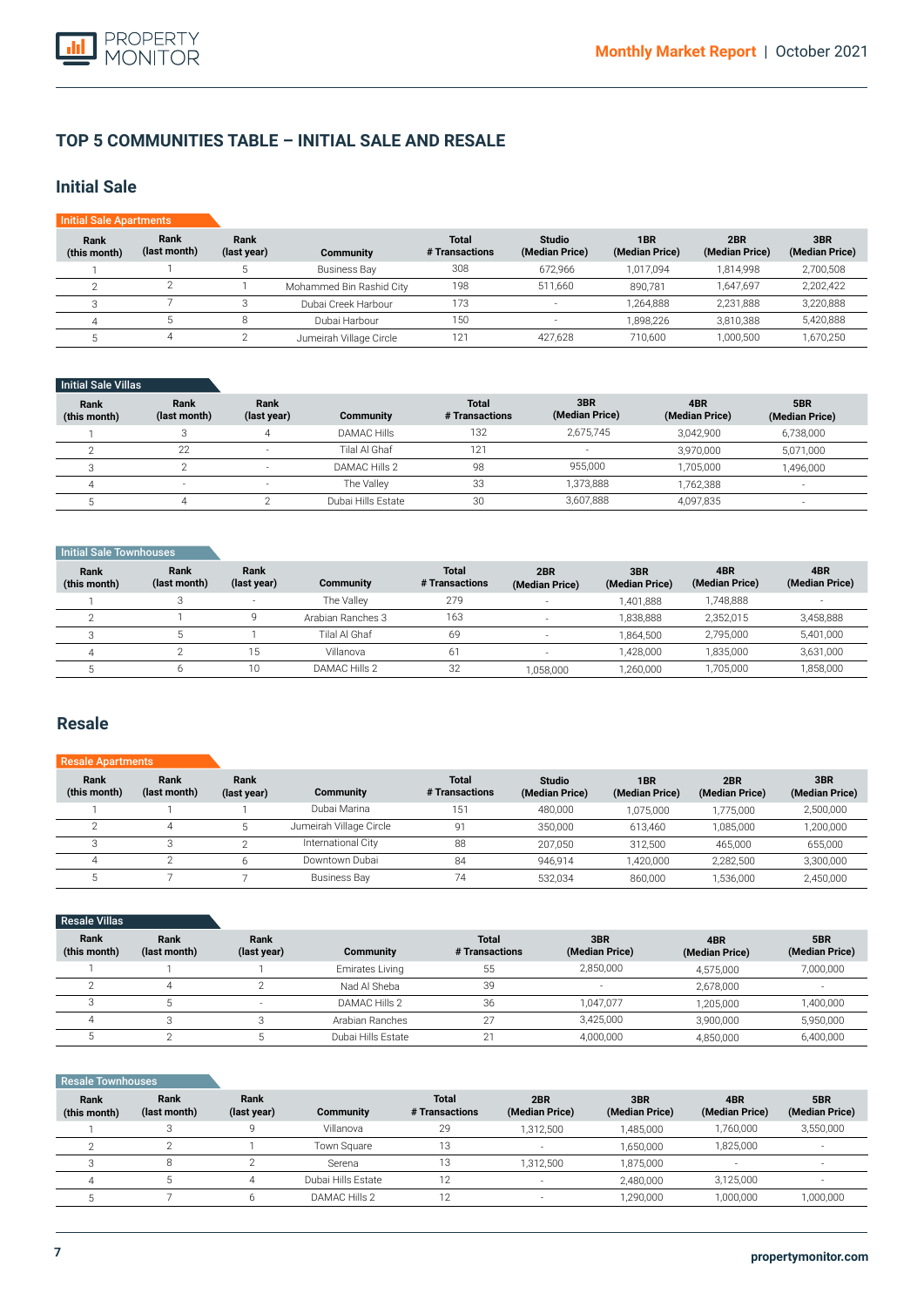

# **PRICE TIERS (AED) – OCTOBER 2021 PRICE TIERS (AED) – SEPTEMBER 2021**



## **PRICE TIERS (AED) MONTHLY COMPARISON**

|             | October 2021 | September 2021 | <b>MoM Change</b> |
|-------------|--------------|----------------|-------------------|
| $500K$      | 14%          | 15.8%          | $-1.80%$          |
| 500K-750K   | 12%          | 10.5%          | 1.50%             |
| 750K-1M     | 11.3%        | 11.2%          | 0.10%             |
| $1M-1.5M$   | 13.1%        | 15.0%          | $-1.90%$          |
| $1.5M - 2M$ | 12.1%        | 13.1%          | $-1.00%$          |
| $2M-3M$     | 15.6%        | 16.0%          | $-0.40%$          |
| $3M-5M$     | 14.4%        | 11.1%          | 3.20%             |
| $5M-10M$    | 4.9%         | 4.3%           | 0.50%             |
| $10M+$      | 2.8%         | 3.0%           | $-0.22%$          |

Though not a record month, the AED 10m+ price tier, which has so far been the highlight of 2021, continued to display strength in September, registering 105 transactions compared to 122 in September. In terms of market share, the tier reduced slightly to 2.8% in October compared to 3% in September.

Year-to-date, there have been 982 transactions in this tier, a phenomenal 148% increase over all of 2020. Even if we were to compare to the pre-pandemic period, the YTD 2021 figures dwarf the 207 and 302 transactions recorded in all of 2018 and 2019, respectively.

Meanwhile, on a market share basis, the lower price tiers of properties under AED 1m displayed the weakest performance year-to-date among the tiers, shrinking 7.2% compared to 2020. While the mid-tier of properties between AED1–3m were largely unchanged, the higher price tiers of over AED 3m expanded by 7%. This performance indicates the steady appetite for not only the luxury AED10m+ market but for higher priced properties in general and will likely continue over the upcoming months.